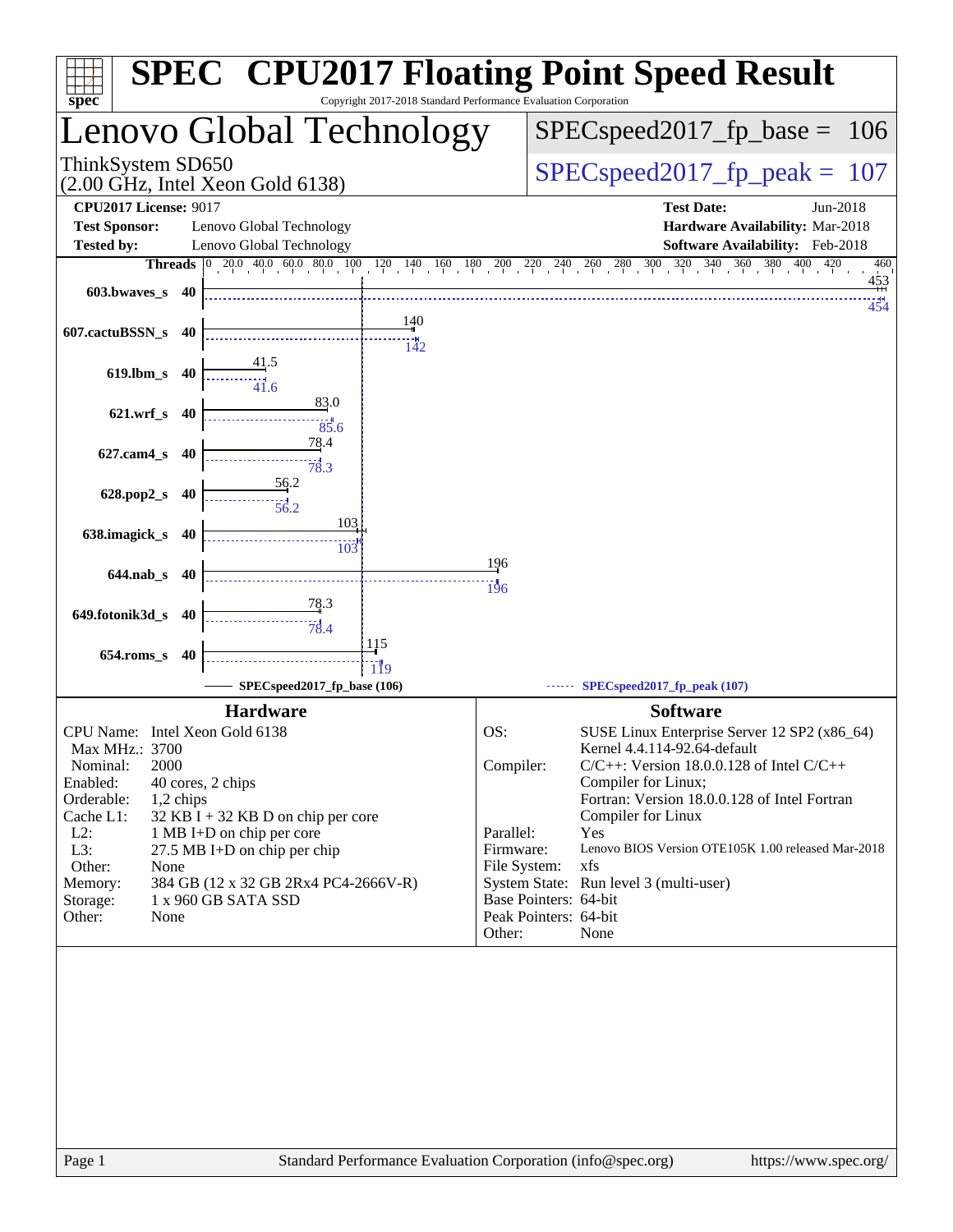

## Lenovo Global Technology

(2.00 GHz, Intel Xeon Gold 6138)

ThinkSystem SD650  $SPEC speed2017$  fp\_peak = 107

SPECspeed2017 fp base =  $106$ 

**[Test Sponsor:](http://www.spec.org/auto/cpu2017/Docs/result-fields.html#TestSponsor)** Lenovo Global Technology **[Hardware Availability:](http://www.spec.org/auto/cpu2017/Docs/result-fields.html#HardwareAvailability)** Mar-2018 **[Tested by:](http://www.spec.org/auto/cpu2017/Docs/result-fields.html#Testedby)** Lenovo Global Technology **[Software Availability:](http://www.spec.org/auto/cpu2017/Docs/result-fields.html#SoftwareAvailability)** Feb-2018

**[CPU2017 License:](http://www.spec.org/auto/cpu2017/Docs/result-fields.html#CPU2017License)** 9017 **[Test Date:](http://www.spec.org/auto/cpu2017/Docs/result-fields.html#TestDate)** Jun-2018

#### **[Results Table](http://www.spec.org/auto/cpu2017/Docs/result-fields.html#ResultsTable)**

|                           | <b>Base</b>    |                |            |                |       |                | <b>Peak</b> |                |                |              |                |              |                |              |
|---------------------------|----------------|----------------|------------|----------------|-------|----------------|-------------|----------------|----------------|--------------|----------------|--------------|----------------|--------------|
| <b>Benchmark</b>          | <b>Threads</b> | <b>Seconds</b> | Ratio      | <b>Seconds</b> | Ratio | <b>Seconds</b> | Ratio       | <b>Threads</b> | <b>Seconds</b> | <b>Ratio</b> | <b>Seconds</b> | <b>Ratio</b> | <b>Seconds</b> | <b>Ratio</b> |
| 603.bwayes s              | 40             | 130            | 455        | 131            | 450   | <u>130</u>     | 453         | 40             | <u>130</u>     | 454          | 130            | 454          | 131            | 452          |
| 607.cactuBSSN s           | 40             | 118            | 141        | 120            | 139   | <u>119</u>     | <b>140</b>  | 40             | 118            | 141          | 118            | 142          | 116            | 144          |
| $619.1$ bm s              | 40             | 126            | 41.5       | 126            | 41.6  | 126            | 41.5        | 40             | 126            | 41.5         | 126            | 41.7         | 126            | <b>41.6</b>  |
| $621$ .wrf s              | 40             | 160            | 82.7       | 159            | 83.0  | 159            | 83.0        | 40             | 153            | 86.4         | 155            | 85.5         | 155            | 85.6         |
| $627$ .cam $4$ s          | 40             | 113            | 78.3       | 113            | 78.6  | <u>113</u>     | 78.4        | 40             | 113            | 78.5         | 114            | 78.0         | <u>113</u>     | 78.3         |
| $628.pop2_s$              | 40             | 212            | 55.9       | 210            | 56.5  | 211            | 56.2        | 40             | 211            | 56.2         | 211            | 56.3         | 211            | 56.1         |
| 638.imagick_s             | 40             | 133            | 109        | 141            | 103   | 140            | <b>103</b>  | 40             | 140            | <b>103</b>   | 138            | 105          | 141            | 102          |
| $644$ .nab s              | 40             | 88.9           | 196        | 88.9           | 197   | 89.0           | 196         | 40             | 89.0           | <b>196</b>   | 89.2           | 196          | 88.9           | 197          |
| 649.fotonik3d s           | 40             | 116            | 78.4       | 118            | 77.4  | 116            | 78.3        | 40             | <b>116</b>     | 78.4         | 117            | 78.1         | 116            | 78.5         |
| $654$ .roms s             | 40             | 137            | <b>115</b> | 136            | 116   | 137            | 115         | 40             | 134            | 118          | <u>133</u>     | <u>119</u>   | 132            | 120          |
| $SPECspeed2017$ fp base = |                |                | 106        |                |       |                |             |                |                |              |                |              |                |              |

**[SPECspeed2017\\_fp\\_peak =](http://www.spec.org/auto/cpu2017/Docs/result-fields.html#SPECspeed2017fppeak) 107**

Results appear in the [order in which they were run.](http://www.spec.org/auto/cpu2017/Docs/result-fields.html#RunOrder) Bold underlined text [indicates a median measurement](http://www.spec.org/auto/cpu2017/Docs/result-fields.html#Median).

### **[Operating System Notes](http://www.spec.org/auto/cpu2017/Docs/result-fields.html#OperatingSystemNotes)**

Stack size set to unlimited using "ulimit -s unlimited"

### **[General Notes](http://www.spec.org/auto/cpu2017/Docs/result-fields.html#GeneralNotes)**

Environment variables set by runcpu before the start of the run: LD\_LIBRARY\_PATH = "/home/cpu2017.1.0.2.ic18.0/lib/ia32:/home/cpu2017.1.0.2.ic18.0/lib/intel64" LD\_LIBRARY\_PATH = "\$LD\_LIBRARY\_PATH:/home/cpu2017.1.0.2.ic18.0/je5.0.1-32:/home/cpu2017.1.0.2.ic18.0/je5.0.1-64" OMP\_STACKSIZE = "192M"

 Binaries compiled on a system with 1x Intel Core i7-4790 CPU + 32GB RAM memory using Redhat Enterprise Linux 7.4 Transparent Huge Pages enabled by default Prior to runcpu invocation Filesystem page cache synced and cleared with: sync; echo 3> /proc/sys/vm/drop\_caches Yes: The test sponsor attests, as of date of publication, that CVE-2017-5754 (Meltdown) is mitigated in the system as tested and documented. Yes: The test sponsor attests, as of date of publication, that CVE-2017-5753 (Spectre variant 1) is mitigated in the system as tested and documented. Yes: The test sponsor attests, as of date of publication, that CVE-2017-5715 (Spectre variant 2) is mitigated in the system as tested and documented.

#### **[Platform Notes](http://www.spec.org/auto/cpu2017/Docs/result-fields.html#PlatformNotes)**

BIOS configuration: Choose Operating Mode set to Maximum Performance Hyper-Threading set to Disable

**(Continued on next page)**

Page 2 Standard Performance Evaluation Corporation [\(info@spec.org\)](mailto:info@spec.org) <https://www.spec.org/>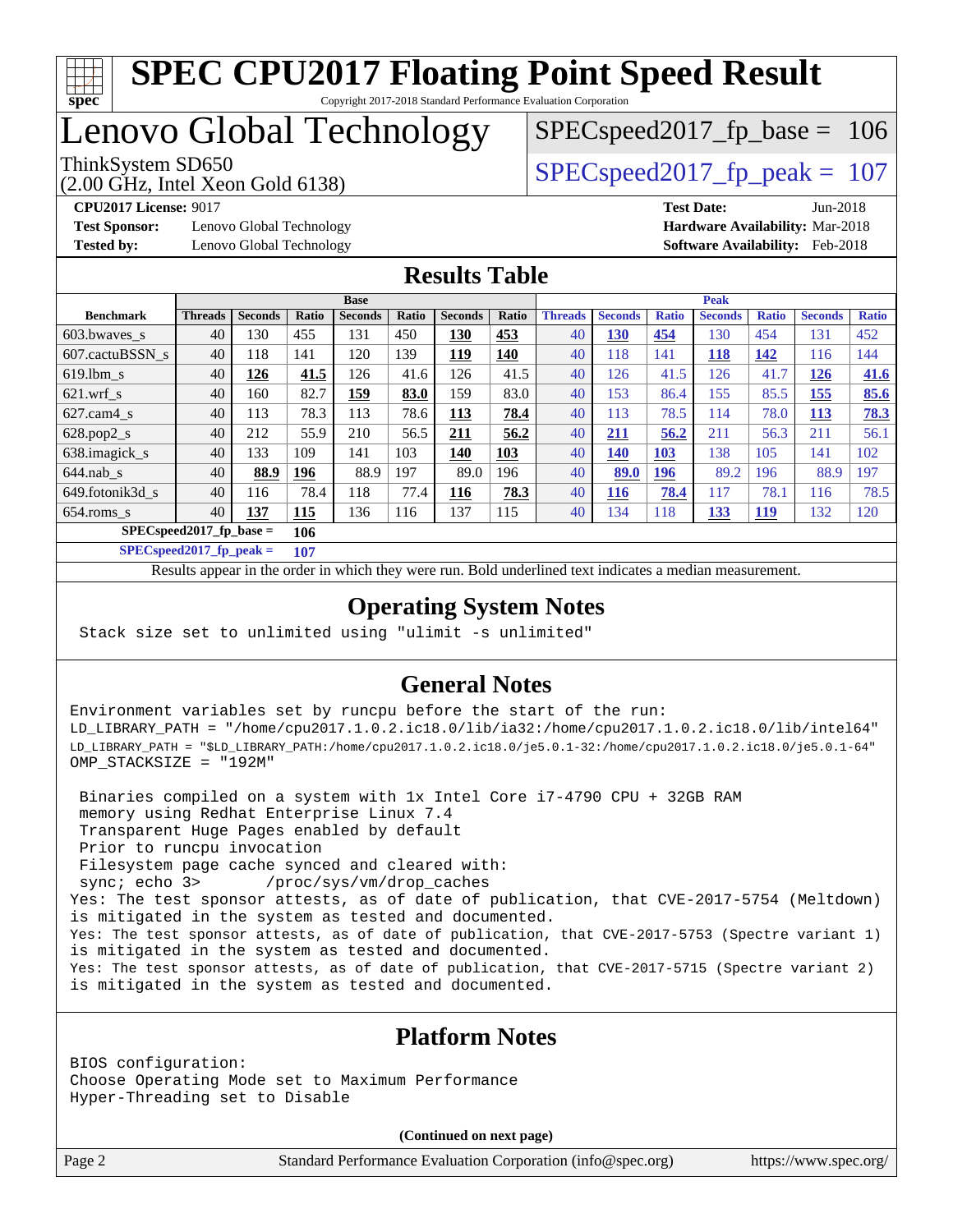

Lenovo Global Technology

[SPECspeed2017\\_fp\\_base =](http://www.spec.org/auto/cpu2017/Docs/result-fields.html#SPECspeed2017fpbase) 106

(2.00 GHz, Intel Xeon Gold 6138)

ThinkSystem SD650  $SPEC speed2017$  fp\_peak = 107

**[Test Sponsor:](http://www.spec.org/auto/cpu2017/Docs/result-fields.html#TestSponsor)** Lenovo Global Technology **[Hardware Availability:](http://www.spec.org/auto/cpu2017/Docs/result-fields.html#HardwareAvailability)** Mar-2018 **[Tested by:](http://www.spec.org/auto/cpu2017/Docs/result-fields.html#Testedby)** Lenovo Global Technology **[Software Availability:](http://www.spec.org/auto/cpu2017/Docs/result-fields.html#SoftwareAvailability)** Feb-2018

**[CPU2017 License:](http://www.spec.org/auto/cpu2017/Docs/result-fields.html#CPU2017License)** 9017 **[Test Date:](http://www.spec.org/auto/cpu2017/Docs/result-fields.html#TestDate)** Jun-2018

#### **[Platform Notes \(Continued\)](http://www.spec.org/auto/cpu2017/Docs/result-fields.html#PlatformNotes)**

Page 3 Standard Performance Evaluation Corporation [\(info@spec.org\)](mailto:info@spec.org) <https://www.spec.org/> Adjacent Cache Prefetch set to Disable DCU Streamer Prefetcher set to Disable MONITOR/MWAIT set to Enable DCA set to Enable Stale AtoS set to Enable Sysinfo program /home/cpu2017.1.0.2.ic18.0/bin/sysinfo Rev: r5797 of 2017-06-14 96c45e4568ad54c135fd618bcc091c0f running on oc2 Mon Jun 11 09:54:15 2018 SUT (System Under Test) info as seen by some common utilities. For more information on this section, see <https://www.spec.org/cpu2017/Docs/config.html#sysinfo> From /proc/cpuinfo model name : Intel(R) Xeon(R) Gold 6138 CPU @ 2.00GHz 2 "physical id"s (chips) 40 "processors" cores, siblings (Caution: counting these is hw and system dependent. The following excerpts from /proc/cpuinfo might not be reliable. Use with caution.) cpu cores : 20 siblings : 20 physical 0: cores 0 1 2 3 4 8 9 10 11 12 16 17 18 19 20 24 25 26 27 28 physical 1: cores 0 1 2 3 4 8 9 10 11 12 16 17 18 19 20 24 25 26 27 28 From lscpu: Architecture: x86\_64 CPU op-mode(s): 32-bit, 64-bit Byte Order: Little Endian  $CPU(s):$  40 On-line CPU(s) list: 0-39 Thread(s) per core: 1 Core(s) per socket: 20 Socket(s): 2 NUMA node(s): 2 Vendor ID: GenuineIntel CPU family: 6 Model: 85<br>Model name: 1n  $Intel(R)$  Xeon(R) Gold 6138 CPU @ 2.00GHz Stepping: 4 CPU MHz: 1995.313 BogoMIPS: 3990.62 Virtualization: VT-x L1d cache: 32K L1i cache: 32K L2 cache: 1024K L3 cache: 28160K NUMA node0 CPU(s): 0-19 **(Continued on next page)**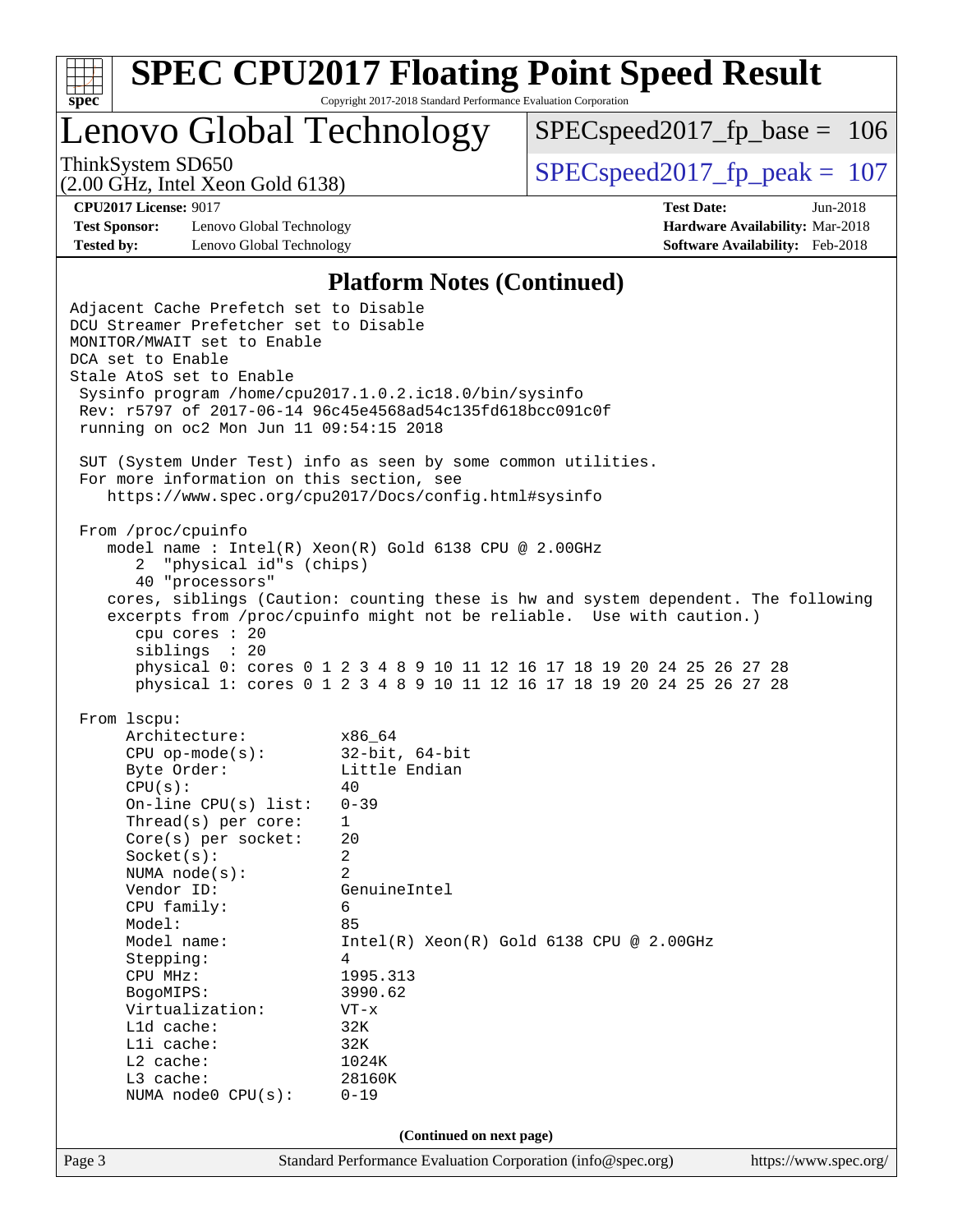| <b>SPEC CPU2017 Floating Point Speed Result</b><br>Copyright 2017-2018 Standard Performance Evaluation Corporation<br>$spec^*$                                                                                                                                                                                                                                                                                                                                                                                                                                                                                                                                                                                                                                                               |                                                                                                     |  |  |  |  |
|----------------------------------------------------------------------------------------------------------------------------------------------------------------------------------------------------------------------------------------------------------------------------------------------------------------------------------------------------------------------------------------------------------------------------------------------------------------------------------------------------------------------------------------------------------------------------------------------------------------------------------------------------------------------------------------------------------------------------------------------------------------------------------------------|-----------------------------------------------------------------------------------------------------|--|--|--|--|
| Lenovo Global Technology                                                                                                                                                                                                                                                                                                                                                                                                                                                                                                                                                                                                                                                                                                                                                                     | $SPEC speed2017_f p\_base = 106$                                                                    |  |  |  |  |
| ThinkSystem SD650<br>$(2.00 \text{ GHz}, \text{Intel Xeon Gold } 6138)$                                                                                                                                                                                                                                                                                                                                                                                                                                                                                                                                                                                                                                                                                                                      | $SPEC speed2017_fp\_peak = 107$                                                                     |  |  |  |  |
| <b>CPU2017 License: 9017</b><br><b>Test Sponsor:</b><br>Lenovo Global Technology<br><b>Tested by:</b><br>Lenovo Global Technology                                                                                                                                                                                                                                                                                                                                                                                                                                                                                                                                                                                                                                                            | <b>Test Date:</b><br>Jun-2018<br>Hardware Availability: Mar-2018<br>Software Availability: Feb-2018 |  |  |  |  |
| <b>Platform Notes (Continued)</b>                                                                                                                                                                                                                                                                                                                                                                                                                                                                                                                                                                                                                                                                                                                                                            |                                                                                                     |  |  |  |  |
| NUMA nodel CPU(s):<br>$20 - 39$<br>Flaqs:<br>pat pse36 clflush dts acpi mmx fxsr sse sse2 ss ht tm pbe syscall nx pdpelgb rdtscp<br>lm constant_tsc art arch_perfmon pebs bts rep_good nopl xtopology nonstop_tsc<br>aperfmperf eagerfpu pni pclmulqdq dtes64 monitor ds_cpl vmx smx est tm2 ssse3 sdbg<br>fma cx16 xtpr pdcm pcid dca sse4_1 sse4_2 x2apic movbe popcnt tsc_deadline_timer aes<br>xsave avx f16c rdrand lahf_lm abm 3dnowprefetch ida arat epb invpcid_single pln pts<br>dtherm intel_pt rsb_ctxsw spec_ctrl retpoline kaiser tpr_shadow vnmi flexpriority<br>ept vpid fsgsbase tsc_adjust bmil hle avx2 smep bmi2 erms invpcid rtm cqm mpx<br>avx512f avx512dq rdseed adx smap clflushopt clwb avx512cd avx512bw avx512vl xsaveopt<br>xsavec xgetbv1 cqm_llc cqm_occup_llc | fpu vme de pse tsc msr pae mce cx8 apic sep mtrr pge mca cmov                                       |  |  |  |  |
| /proc/cpuinfo cache data<br>cache size : 28160 KB                                                                                                                                                                                                                                                                                                                                                                                                                                                                                                                                                                                                                                                                                                                                            |                                                                                                     |  |  |  |  |
| From numactl --hardware WARNING: a numactl 'node' might or might not correspond to a<br>physical chip.<br>$available: 2 nodes (0-1)$<br>node 0 cpus: 0 1 2 3 4 5 6 7 8 9 10 11 12 13 14 15 16 17 18 19<br>node 0 size: 193109 MB<br>node 0 free: 192396 MB<br>node 1 cpus: 20 21 22 23 24 25 26 27 28 29 30 31 32 33 34 35 36 37 38 39<br>node 1 size: 193504 MB<br>node 1 free: 193082 MB<br>node distances:<br>node<br>0<br>1<br>0:<br>10<br>21<br>1:<br>21<br>10                                                                                                                                                                                                                                                                                                                          |                                                                                                     |  |  |  |  |
| From /proc/meminfo<br>MemTotal:<br>395892504 kB<br>HugePages_Total:<br>0<br>Hugepagesize:<br>2048 kB                                                                                                                                                                                                                                                                                                                                                                                                                                                                                                                                                                                                                                                                                         |                                                                                                     |  |  |  |  |
| From /etc/*release* /etc/*version*<br>$S$ uSE-release:<br>SUSE Linux Enterprise Server 12 (x86_64)<br>$VERSION = 12$<br>PATCHLEVEL = 2<br># This file is deprecated and will be removed in a future service pack or release.<br># Please check /etc/os-release for details about this release.<br>os-release:<br>NAME="SLES"<br>VERSION="12-SP2"<br>VERSION_ID="12.2"<br>PRETTY_NAME="SUSE Linux Enterprise Server 12 SP2"<br>ID="sles"                                                                                                                                                                                                                                                                                                                                                      |                                                                                                     |  |  |  |  |
| (Continued on next page)                                                                                                                                                                                                                                                                                                                                                                                                                                                                                                                                                                                                                                                                                                                                                                     |                                                                                                     |  |  |  |  |
| Page 4<br>Standard Performance Evaluation Corporation (info@spec.org)                                                                                                                                                                                                                                                                                                                                                                                                                                                                                                                                                                                                                                                                                                                        | https://www.spec.org/                                                                               |  |  |  |  |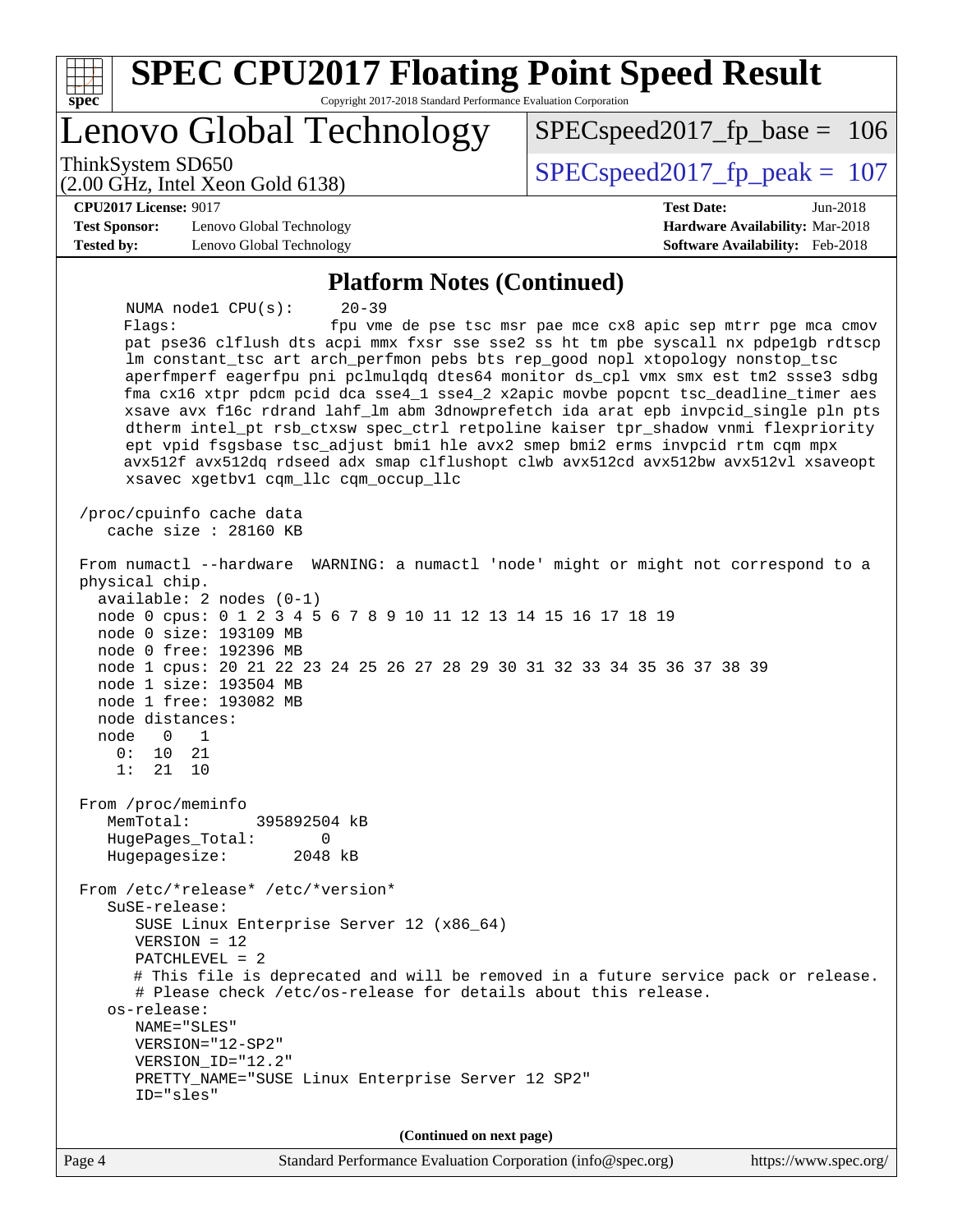| ч<br>œ<br>п.<br>c |  |  |  |  |  |  |
|-------------------|--|--|--|--|--|--|

## Lenovo Global Technology

SPECspeed2017 fp base =  $106$ 

(2.00 GHz, Intel Xeon Gold 6138)

ThinkSystem SD650  $SPEC speed2017$  fp\_peak = 107

**[CPU2017 License:](http://www.spec.org/auto/cpu2017/Docs/result-fields.html#CPU2017License)** 9017 **[Test Date:](http://www.spec.org/auto/cpu2017/Docs/result-fields.html#TestDate)** Jun-2018

**[Test Sponsor:](http://www.spec.org/auto/cpu2017/Docs/result-fields.html#TestSponsor)** Lenovo Global Technology **[Hardware Availability:](http://www.spec.org/auto/cpu2017/Docs/result-fields.html#HardwareAvailability)** Mar-2018 **[Tested by:](http://www.spec.org/auto/cpu2017/Docs/result-fields.html#Testedby)** Lenovo Global Technology **[Software Availability:](http://www.spec.org/auto/cpu2017/Docs/result-fields.html#SoftwareAvailability)** Feb-2018

#### **[Platform Notes \(Continued\)](http://www.spec.org/auto/cpu2017/Docs/result-fields.html#PlatformNotes)**

 ANSI\_COLOR="0;32" CPE\_NAME="cpe:/o:suse:sles:12:sp2"

uname -a:

 Linux oc2 4.4.114-92.64-default #1 SMP Thu Feb 1 19:18:19 UTC 2018 (c6ce5db) x86\_64 x86\_64 x86\_64 GNU/Linux

run-level 3 Jun 11 09:52

 SPEC is set to: /home/cpu2017.1.0.2.ic18.0 Filesystem Type Size Used Avail Use% Mounted on /dev/sda3 xfs 446G 25G 421G 6% /

 Additional information from dmidecode follows. WARNING: Use caution when you interpret this section. The 'dmidecode' program reads system data which is "intended to allow hardware to be accurately determined", but the intent may not be met, as there are frequent changes to hardware, firmware, and the "DMTF SMBIOS" standard. BIOS Lenovo -[OTE105K-1.00]- 03/13/2018 Memory: 12x Hynix HMA84GR7AFR4N-VK 32 GB 2 rank 2666 4x NO DIMM NO DIMM

(End of data from sysinfo program)

### **[Compiler Version Notes](http://www.spec.org/auto/cpu2017/Docs/result-fields.html#CompilerVersionNotes)**

| 619.1bm_s(base) 638.imagick_s(base, peak) 644.nab_s(base, peak)<br>CC                                                      |  |  |  |  |  |  |  |
|----------------------------------------------------------------------------------------------------------------------------|--|--|--|--|--|--|--|
| icc (ICC) 18.0.0 20170811<br>Copyright (C) 1985-2017 Intel Corporation. All rights reserved.                               |  |  |  |  |  |  |  |
| $CC$ 619.1bm $s$ (peak)                                                                                                    |  |  |  |  |  |  |  |
| icc (ICC) 18.0.0 20170811<br>Copyright (C) 1985-2017 Intel Corporation. All rights reserved.                               |  |  |  |  |  |  |  |
| FC 607.cactuBSSN_s(base)                                                                                                   |  |  |  |  |  |  |  |
| icpc (ICC) 18.0.0 20170811<br>Copyright (C) 1985-2017 Intel Corporation. All rights reserved.<br>icc (ICC) 18.0.0 20170811 |  |  |  |  |  |  |  |
| (Continued on next page)                                                                                                   |  |  |  |  |  |  |  |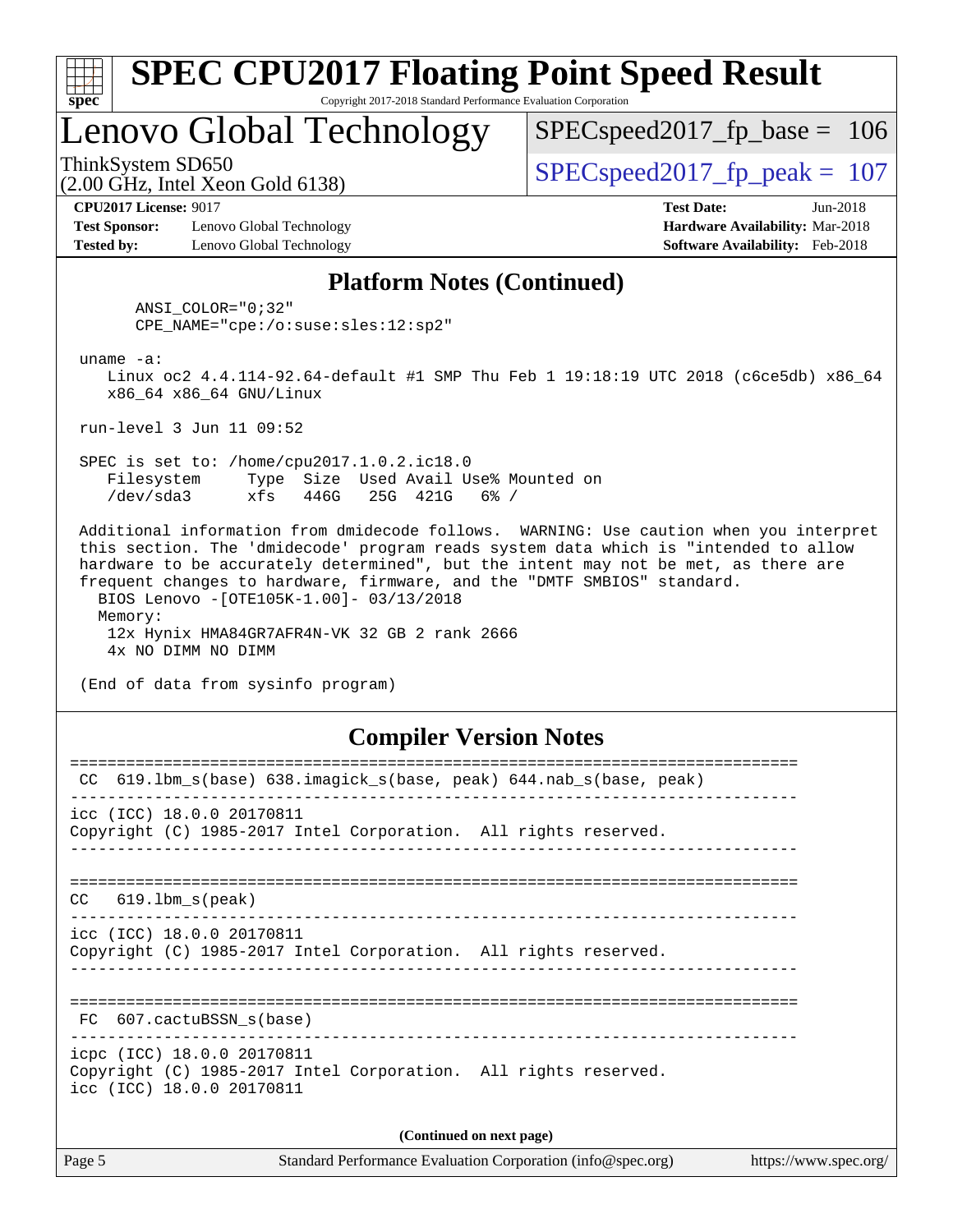

# **[SPEC CPU2017 Floating Point Speed Result](http://www.spec.org/auto/cpu2017/Docs/result-fields.html#SPECCPU2017FloatingPointSpeedResult)**

Copyright 2017-2018 Standard Performance Evaluation Corporation

Lenovo Global Technology

[SPECspeed2017\\_fp\\_base =](http://www.spec.org/auto/cpu2017/Docs/result-fields.html#SPECspeed2017fpbase) 106

(2.00 GHz, Intel Xeon Gold 6138)

ThinkSystem SD650<br>  $(2.00 \text{ GHz})$  Intel Xeon Gold 6138)

**[CPU2017 License:](http://www.spec.org/auto/cpu2017/Docs/result-fields.html#CPU2017License)** 9017 **[Test Date:](http://www.spec.org/auto/cpu2017/Docs/result-fields.html#TestDate)** Jun-2018

**[Tested by:](http://www.spec.org/auto/cpu2017/Docs/result-fields.html#Testedby)** Lenovo Global Technology **[Software Availability:](http://www.spec.org/auto/cpu2017/Docs/result-fields.html#SoftwareAvailability)** Feb-2018

**[Test Sponsor:](http://www.spec.org/auto/cpu2017/Docs/result-fields.html#TestSponsor)** Lenovo Global Technology **[Hardware Availability:](http://www.spec.org/auto/cpu2017/Docs/result-fields.html#HardwareAvailability)** Mar-2018

### **[Compiler Version Notes \(Continued\)](http://www.spec.org/auto/cpu2017/Docs/result-fields.html#CompilerVersionNotes)**

|                                                         | Copyright (C) 1985-2017 Intel Corporation. All rights reserved.<br>ifort (IFORT) 18.0.0 20170811 |  |  |
|---------------------------------------------------------|--------------------------------------------------------------------------------------------------|--|--|
|                                                         | Copyright (C) 1985-2017 Intel Corporation. All rights reserved.                                  |  |  |
|                                                         |                                                                                                  |  |  |
|                                                         |                                                                                                  |  |  |
| FC 607.cactuBSSN_s(peak)                                |                                                                                                  |  |  |
| icpc (ICC) 18.0.0 20170811<br>icc (ICC) 18.0.0 20170811 | Copyright (C) 1985-2017 Intel Corporation. All rights reserved.                                  |  |  |
|                                                         | Copyright (C) 1985-2017 Intel Corporation. All rights reserved.<br>ifort (IFORT) 18.0.0 20170811 |  |  |
|                                                         | Copyright (C) 1985-2017 Intel Corporation. All rights reserved.                                  |  |  |
|                                                         |                                                                                                  |  |  |
|                                                         |                                                                                                  |  |  |
|                                                         | FC 603.bwaves_s(base) 649.fotonik3d_s(base) 654.roms_s(base)                                     |  |  |
|                                                         | ifort (IFORT) 18.0.0 20170811                                                                    |  |  |
|                                                         | Copyright (C) 1985-2017 Intel Corporation. All rights reserved.                                  |  |  |
|                                                         |                                                                                                  |  |  |
|                                                         |                                                                                                  |  |  |
| FC                                                      | 603.bwaves_s(peak) 649.fotonik3d_s(peak) 654.roms_s(peak)                                        |  |  |
|                                                         | ifort (IFORT) 18.0.0 20170811                                                                    |  |  |
|                                                         | Copyright (C) 1985-2017 Intel Corporation. All rights reserved.                                  |  |  |
|                                                         |                                                                                                  |  |  |
|                                                         |                                                                                                  |  |  |
|                                                         | CC 621.wrf_s(base) 627.cam4_s(base, peak) 628.pop2_s(base)                                       |  |  |
|                                                         | ifort (IFORT) 18.0.0 20170811                                                                    |  |  |
|                                                         | Copyright (C) 1985-2017 Intel Corporation. All rights reserved.                                  |  |  |
| icc (ICC) 18.0.0 20170811                               | Copyright (C) 1985-2017 Intel Corporation. All rights reserved.                                  |  |  |
|                                                         |                                                                                                  |  |  |
|                                                         |                                                                                                  |  |  |
| CC                                                      | 621.wrf_s(peak) 628.pop2_s(peak)                                                                 |  |  |
|                                                         | ifort (IFORT) 18.0.0 20170811                                                                    |  |  |
|                                                         | Copyright (C) 1985-2017 Intel Corporation. All rights reserved.                                  |  |  |
| icc (ICC) 18.0.0 20170811                               | Copyright (C) 1985-2017 Intel Corporation. All rights reserved.                                  |  |  |
|                                                         |                                                                                                  |  |  |
|                                                         |                                                                                                  |  |  |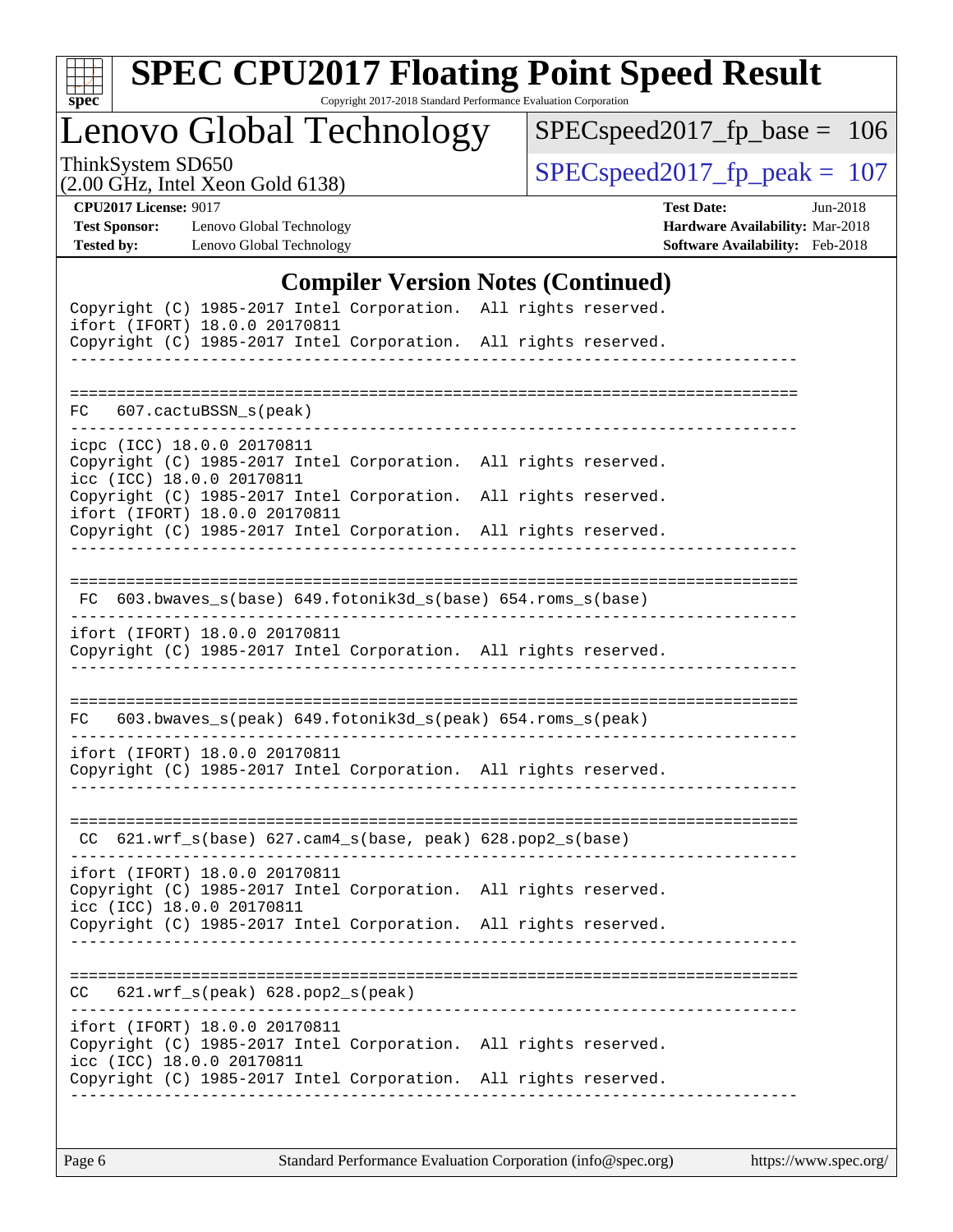

## Lenovo Global Technology

SPECspeed2017 fp base =  $106$ 

ThinkSystem SD650  $SPEC speed2017$  fp\_peak = 107

**[Test Sponsor:](http://www.spec.org/auto/cpu2017/Docs/result-fields.html#TestSponsor)** Lenovo Global Technology **[Hardware Availability:](http://www.spec.org/auto/cpu2017/Docs/result-fields.html#HardwareAvailability)** Mar-2018 **[Tested by:](http://www.spec.org/auto/cpu2017/Docs/result-fields.html#Testedby)** Lenovo Global Technology **[Software Availability:](http://www.spec.org/auto/cpu2017/Docs/result-fields.html#SoftwareAvailability)** Feb-2018

(2.00 GHz, Intel Xeon Gold 6138)

**[CPU2017 License:](http://www.spec.org/auto/cpu2017/Docs/result-fields.html#CPU2017License)** 9017 **[Test Date:](http://www.spec.org/auto/cpu2017/Docs/result-fields.html#TestDate)** Jun-2018

## **[Base Compiler Invocation](http://www.spec.org/auto/cpu2017/Docs/result-fields.html#BaseCompilerInvocation)**

[C benchmarks](http://www.spec.org/auto/cpu2017/Docs/result-fields.html#Cbenchmarks):

[icc](http://www.spec.org/cpu2017/results/res2018q2/cpu2017-20180611-06849.flags.html#user_CCbase_intel_icc_18.0_66fc1ee009f7361af1fbd72ca7dcefbb700085f36577c54f309893dd4ec40d12360134090235512931783d35fd58c0460139e722d5067c5574d8eaf2b3e37e92)

[Fortran benchmarks:](http://www.spec.org/auto/cpu2017/Docs/result-fields.html#Fortranbenchmarks) [ifort](http://www.spec.org/cpu2017/results/res2018q2/cpu2017-20180611-06849.flags.html#user_FCbase_intel_ifort_18.0_8111460550e3ca792625aed983ce982f94888b8b503583aa7ba2b8303487b4d8a21a13e7191a45c5fd58ff318f48f9492884d4413fa793fd88dd292cad7027ca)

[Benchmarks using both Fortran and C](http://www.spec.org/auto/cpu2017/Docs/result-fields.html#BenchmarksusingbothFortranandC): [ifort](http://www.spec.org/cpu2017/results/res2018q2/cpu2017-20180611-06849.flags.html#user_CC_FCbase_intel_ifort_18.0_8111460550e3ca792625aed983ce982f94888b8b503583aa7ba2b8303487b4d8a21a13e7191a45c5fd58ff318f48f9492884d4413fa793fd88dd292cad7027ca) [icc](http://www.spec.org/cpu2017/results/res2018q2/cpu2017-20180611-06849.flags.html#user_CC_FCbase_intel_icc_18.0_66fc1ee009f7361af1fbd72ca7dcefbb700085f36577c54f309893dd4ec40d12360134090235512931783d35fd58c0460139e722d5067c5574d8eaf2b3e37e92)

[Benchmarks using Fortran, C, and C++](http://www.spec.org/auto/cpu2017/Docs/result-fields.html#BenchmarksusingFortranCandCXX): [icpc](http://www.spec.org/cpu2017/results/res2018q2/cpu2017-20180611-06849.flags.html#user_CC_CXX_FCbase_intel_icpc_18.0_c510b6838c7f56d33e37e94d029a35b4a7bccf4766a728ee175e80a419847e808290a9b78be685c44ab727ea267ec2f070ec5dc83b407c0218cded6866a35d07) [icc](http://www.spec.org/cpu2017/results/res2018q2/cpu2017-20180611-06849.flags.html#user_CC_CXX_FCbase_intel_icc_18.0_66fc1ee009f7361af1fbd72ca7dcefbb700085f36577c54f309893dd4ec40d12360134090235512931783d35fd58c0460139e722d5067c5574d8eaf2b3e37e92) [ifort](http://www.spec.org/cpu2017/results/res2018q2/cpu2017-20180611-06849.flags.html#user_CC_CXX_FCbase_intel_ifort_18.0_8111460550e3ca792625aed983ce982f94888b8b503583aa7ba2b8303487b4d8a21a13e7191a45c5fd58ff318f48f9492884d4413fa793fd88dd292cad7027ca)

## **[Base Portability Flags](http://www.spec.org/auto/cpu2017/Docs/result-fields.html#BasePortabilityFlags)**

 603.bwaves\_s: [-DSPEC\\_LP64](http://www.spec.org/cpu2017/results/res2018q2/cpu2017-20180611-06849.flags.html#suite_basePORTABILITY603_bwaves_s_DSPEC_LP64) 607.cactuBSSN\_s: [-DSPEC\\_LP64](http://www.spec.org/cpu2017/results/res2018q2/cpu2017-20180611-06849.flags.html#suite_basePORTABILITY607_cactuBSSN_s_DSPEC_LP64) 619.lbm\_s: [-DSPEC\\_LP64](http://www.spec.org/cpu2017/results/res2018q2/cpu2017-20180611-06849.flags.html#suite_basePORTABILITY619_lbm_s_DSPEC_LP64) 621.wrf\_s: [-DSPEC\\_LP64](http://www.spec.org/cpu2017/results/res2018q2/cpu2017-20180611-06849.flags.html#suite_basePORTABILITY621_wrf_s_DSPEC_LP64) [-DSPEC\\_CASE\\_FLAG](http://www.spec.org/cpu2017/results/res2018q2/cpu2017-20180611-06849.flags.html#b621.wrf_s_baseCPORTABILITY_DSPEC_CASE_FLAG) [-convert big\\_endian](http://www.spec.org/cpu2017/results/res2018q2/cpu2017-20180611-06849.flags.html#user_baseFPORTABILITY621_wrf_s_convert_big_endian_c3194028bc08c63ac5d04de18c48ce6d347e4e562e8892b8bdbdc0214820426deb8554edfa529a3fb25a586e65a3d812c835984020483e7e73212c4d31a38223) 627.cam4\_s: [-DSPEC\\_LP64](http://www.spec.org/cpu2017/results/res2018q2/cpu2017-20180611-06849.flags.html#suite_basePORTABILITY627_cam4_s_DSPEC_LP64) [-DSPEC\\_CASE\\_FLAG](http://www.spec.org/cpu2017/results/res2018q2/cpu2017-20180611-06849.flags.html#b627.cam4_s_baseCPORTABILITY_DSPEC_CASE_FLAG) 628.pop2\_s: [-DSPEC\\_LP64](http://www.spec.org/cpu2017/results/res2018q2/cpu2017-20180611-06849.flags.html#suite_basePORTABILITY628_pop2_s_DSPEC_LP64) [-DSPEC\\_CASE\\_FLAG](http://www.spec.org/cpu2017/results/res2018q2/cpu2017-20180611-06849.flags.html#b628.pop2_s_baseCPORTABILITY_DSPEC_CASE_FLAG) [-convert big\\_endian](http://www.spec.org/cpu2017/results/res2018q2/cpu2017-20180611-06849.flags.html#user_baseFPORTABILITY628_pop2_s_convert_big_endian_c3194028bc08c63ac5d04de18c48ce6d347e4e562e8892b8bdbdc0214820426deb8554edfa529a3fb25a586e65a3d812c835984020483e7e73212c4d31a38223) [-assume byterecl](http://www.spec.org/cpu2017/results/res2018q2/cpu2017-20180611-06849.flags.html#user_baseFPORTABILITY628_pop2_s_assume_byterecl_7e47d18b9513cf18525430bbf0f2177aa9bf368bc7a059c09b2c06a34b53bd3447c950d3f8d6c70e3faf3a05c8557d66a5798b567902e8849adc142926523472) 638.imagick\_s: [-DSPEC\\_LP64](http://www.spec.org/cpu2017/results/res2018q2/cpu2017-20180611-06849.flags.html#suite_basePORTABILITY638_imagick_s_DSPEC_LP64) 644.nab\_s: [-DSPEC\\_LP64](http://www.spec.org/cpu2017/results/res2018q2/cpu2017-20180611-06849.flags.html#suite_basePORTABILITY644_nab_s_DSPEC_LP64) 649.fotonik3d\_s: [-DSPEC\\_LP64](http://www.spec.org/cpu2017/results/res2018q2/cpu2017-20180611-06849.flags.html#suite_basePORTABILITY649_fotonik3d_s_DSPEC_LP64) 654.roms\_s: [-DSPEC\\_LP64](http://www.spec.org/cpu2017/results/res2018q2/cpu2017-20180611-06849.flags.html#suite_basePORTABILITY654_roms_s_DSPEC_LP64)

## **[Base Optimization Flags](http://www.spec.org/auto/cpu2017/Docs/result-fields.html#BaseOptimizationFlags)**

[C benchmarks](http://www.spec.org/auto/cpu2017/Docs/result-fields.html#Cbenchmarks):

[-xCORE-AVX512](http://www.spec.org/cpu2017/results/res2018q2/cpu2017-20180611-06849.flags.html#user_CCbase_f-xCORE-AVX512) [-ipo](http://www.spec.org/cpu2017/results/res2018q2/cpu2017-20180611-06849.flags.html#user_CCbase_f-ipo) [-O3](http://www.spec.org/cpu2017/results/res2018q2/cpu2017-20180611-06849.flags.html#user_CCbase_f-O3) [-no-prec-div](http://www.spec.org/cpu2017/results/res2018q2/cpu2017-20180611-06849.flags.html#user_CCbase_f-no-prec-div) [-qopt-prefetch](http://www.spec.org/cpu2017/results/res2018q2/cpu2017-20180611-06849.flags.html#user_CCbase_f-qopt-prefetch) [-ffinite-math-only](http://www.spec.org/cpu2017/results/res2018q2/cpu2017-20180611-06849.flags.html#user_CCbase_f_finite_math_only_cb91587bd2077682c4b38af759c288ed7c732db004271a9512da14a4f8007909a5f1427ecbf1a0fb78ff2a814402c6114ac565ca162485bbcae155b5e4258871) [-qopt-mem-layout-trans=3](http://www.spec.org/cpu2017/results/res2018q2/cpu2017-20180611-06849.flags.html#user_CCbase_f-qopt-mem-layout-trans_de80db37974c74b1f0e20d883f0b675c88c3b01e9d123adea9b28688d64333345fb62bc4a798493513fdb68f60282f9a726aa07f478b2f7113531aecce732043) [-qopenmp](http://www.spec.org/cpu2017/results/res2018q2/cpu2017-20180611-06849.flags.html#user_CCbase_qopenmp_16be0c44f24f464004c6784a7acb94aca937f053568ce72f94b139a11c7c168634a55f6653758ddd83bcf7b8463e8028bb0b48b77bcddc6b78d5d95bb1df2967) [-DSPEC\\_OPENMP](http://www.spec.org/cpu2017/results/res2018q2/cpu2017-20180611-06849.flags.html#suite_CCbase_DSPEC_OPENMP)

[Fortran benchmarks](http://www.spec.org/auto/cpu2017/Docs/result-fields.html#Fortranbenchmarks):

-DSPEC OPENMP [-xCORE-AVX512](http://www.spec.org/cpu2017/results/res2018q2/cpu2017-20180611-06849.flags.html#user_FCbase_f-xCORE-AVX512) [-ipo](http://www.spec.org/cpu2017/results/res2018q2/cpu2017-20180611-06849.flags.html#user_FCbase_f-ipo) [-O3](http://www.spec.org/cpu2017/results/res2018q2/cpu2017-20180611-06849.flags.html#user_FCbase_f-O3) [-no-prec-div](http://www.spec.org/cpu2017/results/res2018q2/cpu2017-20180611-06849.flags.html#user_FCbase_f-no-prec-div) [-qopt-prefetch](http://www.spec.org/cpu2017/results/res2018q2/cpu2017-20180611-06849.flags.html#user_FCbase_f-qopt-prefetch) [-ffinite-math-only](http://www.spec.org/cpu2017/results/res2018q2/cpu2017-20180611-06849.flags.html#user_FCbase_f_finite_math_only_cb91587bd2077682c4b38af759c288ed7c732db004271a9512da14a4f8007909a5f1427ecbf1a0fb78ff2a814402c6114ac565ca162485bbcae155b5e4258871) [-qopt-mem-layout-trans=3](http://www.spec.org/cpu2017/results/res2018q2/cpu2017-20180611-06849.flags.html#user_FCbase_f-qopt-mem-layout-trans_de80db37974c74b1f0e20d883f0b675c88c3b01e9d123adea9b28688d64333345fb62bc4a798493513fdb68f60282f9a726aa07f478b2f7113531aecce732043) [-qopenmp](http://www.spec.org/cpu2017/results/res2018q2/cpu2017-20180611-06849.flags.html#user_FCbase_qopenmp_16be0c44f24f464004c6784a7acb94aca937f053568ce72f94b139a11c7c168634a55f6653758ddd83bcf7b8463e8028bb0b48b77bcddc6b78d5d95bb1df2967) [-nostandard-realloc-lhs](http://www.spec.org/cpu2017/results/res2018q2/cpu2017-20180611-06849.flags.html#user_FCbase_f_2003_std_realloc_82b4557e90729c0f113870c07e44d33d6f5a304b4f63d4c15d2d0f1fab99f5daaed73bdb9275d9ae411527f28b936061aa8b9c8f2d63842963b95c9dd6426b8a) [-align array32byte](http://www.spec.org/cpu2017/results/res2018q2/cpu2017-20180611-06849.flags.html#user_FCbase_align_array32byte_b982fe038af199962ba9a80c053b8342c548c85b40b8e86eb3cc33dee0d7986a4af373ac2d51c3f7cf710a18d62fdce2948f201cd044323541f22fc0fffc51b6)

[Benchmarks using both Fortran and C](http://www.spec.org/auto/cpu2017/Docs/result-fields.html#BenchmarksusingbothFortranandC):

```
-xCORE-AVX512 -ipo -O3 -no-prec-div -qopt-prefetch
-ffinite-math-only -qopt-mem-layout-trans=3 -qopenmp -DSPEC_OPENMP
-nostandard-realloc-lhs -align array32byte
```
**(Continued on next page)**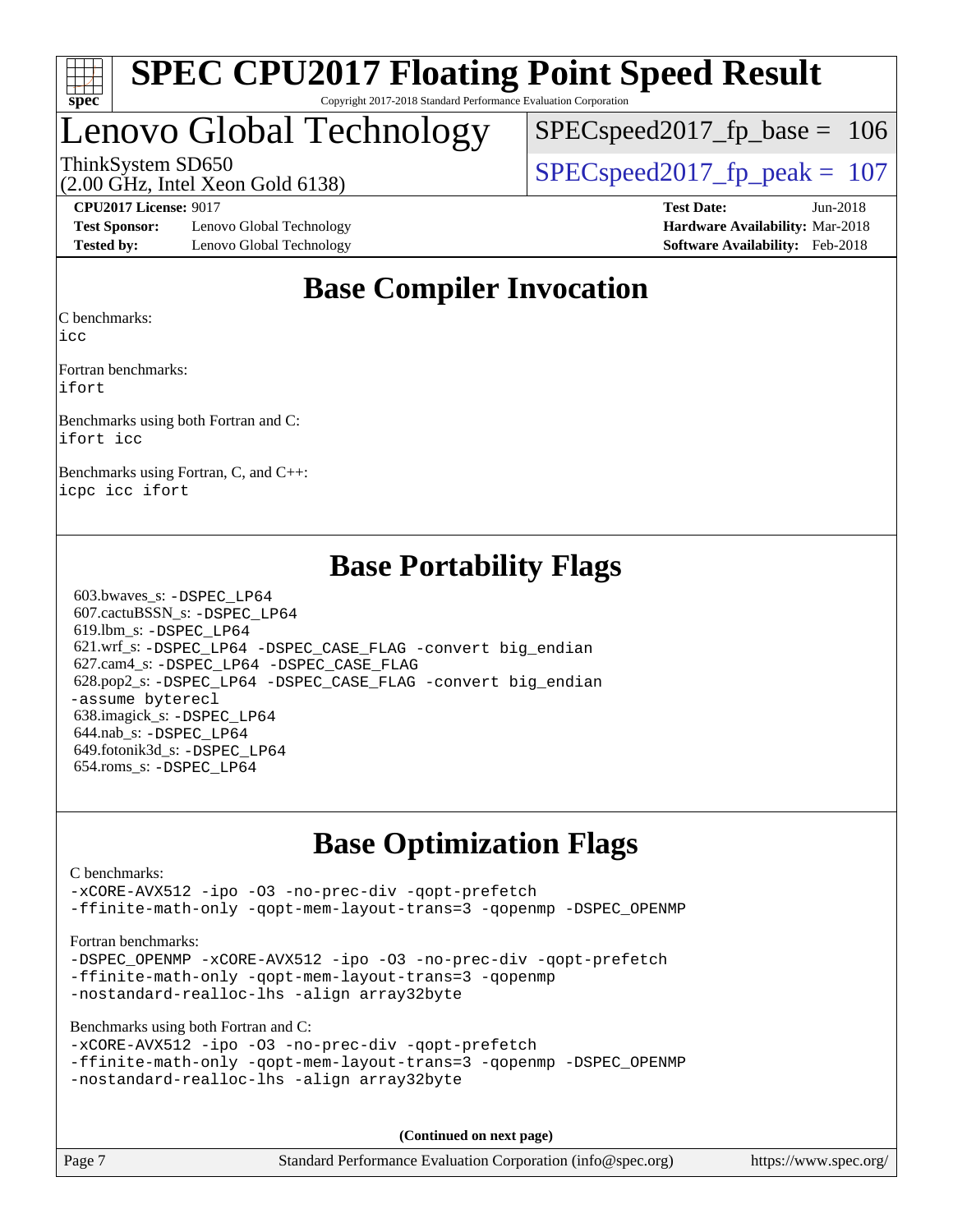

## Lenovo Global Technology

[SPECspeed2017\\_fp\\_base =](http://www.spec.org/auto/cpu2017/Docs/result-fields.html#SPECspeed2017fpbase) 106

(2.00 GHz, Intel Xeon Gold 6138)

ThinkSystem SD650  $SPEC speed2017$  fp\_peak = 107

**[Test Sponsor:](http://www.spec.org/auto/cpu2017/Docs/result-fields.html#TestSponsor)** Lenovo Global Technology **[Hardware Availability:](http://www.spec.org/auto/cpu2017/Docs/result-fields.html#HardwareAvailability)** Mar-2018 **[Tested by:](http://www.spec.org/auto/cpu2017/Docs/result-fields.html#Testedby)** Lenovo Global Technology **[Software Availability:](http://www.spec.org/auto/cpu2017/Docs/result-fields.html#SoftwareAvailability)** Feb-2018

**[CPU2017 License:](http://www.spec.org/auto/cpu2017/Docs/result-fields.html#CPU2017License)** 9017 **[Test Date:](http://www.spec.org/auto/cpu2017/Docs/result-fields.html#TestDate)** Jun-2018

## **[Base Optimization Flags \(Continued\)](http://www.spec.org/auto/cpu2017/Docs/result-fields.html#BaseOptimizationFlags)**

[Benchmarks using Fortran, C, and C++:](http://www.spec.org/auto/cpu2017/Docs/result-fields.html#BenchmarksusingFortranCandCXX)

[-xCORE-AVX512](http://www.spec.org/cpu2017/results/res2018q2/cpu2017-20180611-06849.flags.html#user_CC_CXX_FCbase_f-xCORE-AVX512) [-ipo](http://www.spec.org/cpu2017/results/res2018q2/cpu2017-20180611-06849.flags.html#user_CC_CXX_FCbase_f-ipo) [-O3](http://www.spec.org/cpu2017/results/res2018q2/cpu2017-20180611-06849.flags.html#user_CC_CXX_FCbase_f-O3) [-no-prec-div](http://www.spec.org/cpu2017/results/res2018q2/cpu2017-20180611-06849.flags.html#user_CC_CXX_FCbase_f-no-prec-div) [-qopt-prefetch](http://www.spec.org/cpu2017/results/res2018q2/cpu2017-20180611-06849.flags.html#user_CC_CXX_FCbase_f-qopt-prefetch) [-ffinite-math-only](http://www.spec.org/cpu2017/results/res2018q2/cpu2017-20180611-06849.flags.html#user_CC_CXX_FCbase_f_finite_math_only_cb91587bd2077682c4b38af759c288ed7c732db004271a9512da14a4f8007909a5f1427ecbf1a0fb78ff2a814402c6114ac565ca162485bbcae155b5e4258871) [-qopt-mem-layout-trans=3](http://www.spec.org/cpu2017/results/res2018q2/cpu2017-20180611-06849.flags.html#user_CC_CXX_FCbase_f-qopt-mem-layout-trans_de80db37974c74b1f0e20d883f0b675c88c3b01e9d123adea9b28688d64333345fb62bc4a798493513fdb68f60282f9a726aa07f478b2f7113531aecce732043) [-qopenmp](http://www.spec.org/cpu2017/results/res2018q2/cpu2017-20180611-06849.flags.html#user_CC_CXX_FCbase_qopenmp_16be0c44f24f464004c6784a7acb94aca937f053568ce72f94b139a11c7c168634a55f6653758ddd83bcf7b8463e8028bb0b48b77bcddc6b78d5d95bb1df2967) [-DSPEC\\_OPENMP](http://www.spec.org/cpu2017/results/res2018q2/cpu2017-20180611-06849.flags.html#suite_CC_CXX_FCbase_DSPEC_OPENMP) [-nostandard-realloc-lhs](http://www.spec.org/cpu2017/results/res2018q2/cpu2017-20180611-06849.flags.html#user_CC_CXX_FCbase_f_2003_std_realloc_82b4557e90729c0f113870c07e44d33d6f5a304b4f63d4c15d2d0f1fab99f5daaed73bdb9275d9ae411527f28b936061aa8b9c8f2d63842963b95c9dd6426b8a) [-align array32byte](http://www.spec.org/cpu2017/results/res2018q2/cpu2017-20180611-06849.flags.html#user_CC_CXX_FCbase_align_array32byte_b982fe038af199962ba9a80c053b8342c548c85b40b8e86eb3cc33dee0d7986a4af373ac2d51c3f7cf710a18d62fdce2948f201cd044323541f22fc0fffc51b6)

## **[Base Other Flags](http://www.spec.org/auto/cpu2017/Docs/result-fields.html#BaseOtherFlags)**

[C benchmarks](http://www.spec.org/auto/cpu2017/Docs/result-fields.html#Cbenchmarks):  $-m64 - std= c11$  $-m64 - std= c11$ 

[Fortran benchmarks](http://www.spec.org/auto/cpu2017/Docs/result-fields.html#Fortranbenchmarks): [-m64](http://www.spec.org/cpu2017/results/res2018q2/cpu2017-20180611-06849.flags.html#user_FCbase_intel_intel64_18.0_af43caccfc8ded86e7699f2159af6efc7655f51387b94da716254467f3c01020a5059329e2569e4053f409e7c9202a7efc638f7a6d1ffb3f52dea4a3e31d82ab)

[Benchmarks using both Fortran and C](http://www.spec.org/auto/cpu2017/Docs/result-fields.html#BenchmarksusingbothFortranandC):  $-m64$   $-std=cl1$ 

[Benchmarks using Fortran, C, and C++:](http://www.spec.org/auto/cpu2017/Docs/result-fields.html#BenchmarksusingFortranCandCXX)  $-m64$   $-std=cl1$ 

## **[Peak Compiler Invocation](http://www.spec.org/auto/cpu2017/Docs/result-fields.html#PeakCompilerInvocation)**

[C benchmarks](http://www.spec.org/auto/cpu2017/Docs/result-fields.html#Cbenchmarks): [icc](http://www.spec.org/cpu2017/results/res2018q2/cpu2017-20180611-06849.flags.html#user_CCpeak_intel_icc_18.0_66fc1ee009f7361af1fbd72ca7dcefbb700085f36577c54f309893dd4ec40d12360134090235512931783d35fd58c0460139e722d5067c5574d8eaf2b3e37e92)

[Fortran benchmarks](http://www.spec.org/auto/cpu2017/Docs/result-fields.html#Fortranbenchmarks): [ifort](http://www.spec.org/cpu2017/results/res2018q2/cpu2017-20180611-06849.flags.html#user_FCpeak_intel_ifort_18.0_8111460550e3ca792625aed983ce982f94888b8b503583aa7ba2b8303487b4d8a21a13e7191a45c5fd58ff318f48f9492884d4413fa793fd88dd292cad7027ca)

[Benchmarks using both Fortran and C](http://www.spec.org/auto/cpu2017/Docs/result-fields.html#BenchmarksusingbothFortranandC): [ifort](http://www.spec.org/cpu2017/results/res2018q2/cpu2017-20180611-06849.flags.html#user_CC_FCpeak_intel_ifort_18.0_8111460550e3ca792625aed983ce982f94888b8b503583aa7ba2b8303487b4d8a21a13e7191a45c5fd58ff318f48f9492884d4413fa793fd88dd292cad7027ca) [icc](http://www.spec.org/cpu2017/results/res2018q2/cpu2017-20180611-06849.flags.html#user_CC_FCpeak_intel_icc_18.0_66fc1ee009f7361af1fbd72ca7dcefbb700085f36577c54f309893dd4ec40d12360134090235512931783d35fd58c0460139e722d5067c5574d8eaf2b3e37e92)

[Benchmarks using Fortran, C, and C++:](http://www.spec.org/auto/cpu2017/Docs/result-fields.html#BenchmarksusingFortranCandCXX) [icpc](http://www.spec.org/cpu2017/results/res2018q2/cpu2017-20180611-06849.flags.html#user_CC_CXX_FCpeak_intel_icpc_18.0_c510b6838c7f56d33e37e94d029a35b4a7bccf4766a728ee175e80a419847e808290a9b78be685c44ab727ea267ec2f070ec5dc83b407c0218cded6866a35d07) [icc](http://www.spec.org/cpu2017/results/res2018q2/cpu2017-20180611-06849.flags.html#user_CC_CXX_FCpeak_intel_icc_18.0_66fc1ee009f7361af1fbd72ca7dcefbb700085f36577c54f309893dd4ec40d12360134090235512931783d35fd58c0460139e722d5067c5574d8eaf2b3e37e92) [ifort](http://www.spec.org/cpu2017/results/res2018q2/cpu2017-20180611-06849.flags.html#user_CC_CXX_FCpeak_intel_ifort_18.0_8111460550e3ca792625aed983ce982f94888b8b503583aa7ba2b8303487b4d8a21a13e7191a45c5fd58ff318f48f9492884d4413fa793fd88dd292cad7027ca)

## **[Peak Portability Flags](http://www.spec.org/auto/cpu2017/Docs/result-fields.html#PeakPortabilityFlags)**

Same as Base Portability Flags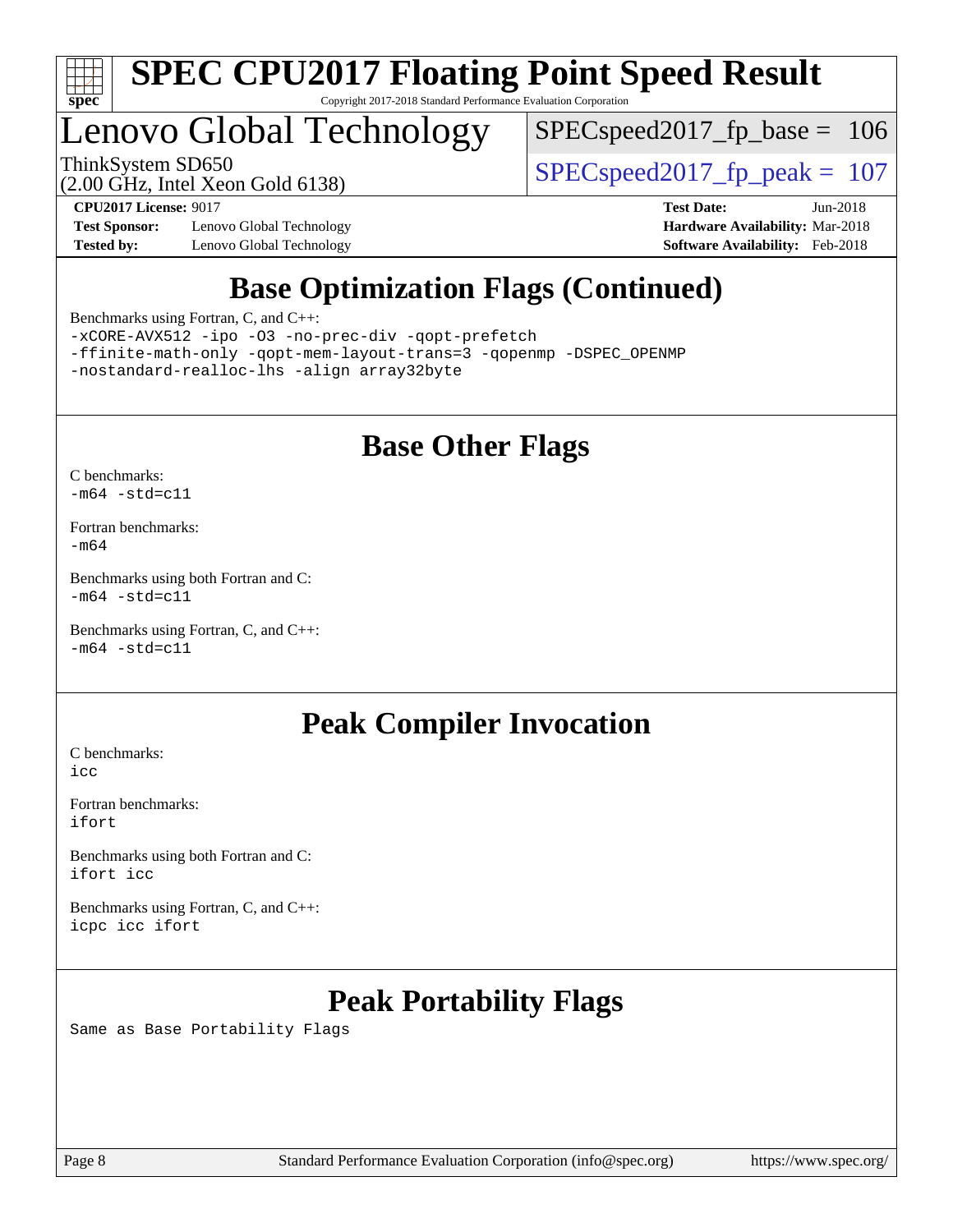

## Lenovo Global Technology

SPECspeed2017 fp base  $= 106$ 

(2.00 GHz, Intel Xeon Gold 6138)

ThinkSystem SD650  $SPEC speed2017$  fp\_peak = 107

**[Test Sponsor:](http://www.spec.org/auto/cpu2017/Docs/result-fields.html#TestSponsor)** Lenovo Global Technology **[Hardware Availability:](http://www.spec.org/auto/cpu2017/Docs/result-fields.html#HardwareAvailability)** Mar-2018 **[Tested by:](http://www.spec.org/auto/cpu2017/Docs/result-fields.html#Testedby)** Lenovo Global Technology **[Software Availability:](http://www.spec.org/auto/cpu2017/Docs/result-fields.html#SoftwareAvailability)** Feb-2018

**[CPU2017 License:](http://www.spec.org/auto/cpu2017/Docs/result-fields.html#CPU2017License)** 9017 **[Test Date:](http://www.spec.org/auto/cpu2017/Docs/result-fields.html#TestDate)** Jun-2018

## **[Peak Optimization Flags](http://www.spec.org/auto/cpu2017/Docs/result-fields.html#PeakOptimizationFlags)**

[C benchmarks](http://www.spec.org/auto/cpu2017/Docs/result-fields.html#Cbenchmarks):

 619.lbm\_s: [-prof-gen](http://www.spec.org/cpu2017/results/res2018q2/cpu2017-20180611-06849.flags.html#user_peakPASS1_CFLAGSPASS1_LDFLAGS619_lbm_s_prof_gen_5aa4926d6013ddb2a31985c654b3eb18169fc0c6952a63635c234f711e6e63dd76e94ad52365559451ec499a2cdb89e4dc58ba4c67ef54ca681ffbe1461d6b36)(pass 1) [-prof-use](http://www.spec.org/cpu2017/results/res2018q2/cpu2017-20180611-06849.flags.html#user_peakPASS2_CFLAGSPASS2_LDFLAGS619_lbm_s_prof_use_1a21ceae95f36a2b53c25747139a6c16ca95bd9def2a207b4f0849963b97e94f5260e30a0c64f4bb623698870e679ca08317ef8150905d41bd88c6f78df73f19)(pass 2) [-O2](http://www.spec.org/cpu2017/results/res2018q2/cpu2017-20180611-06849.flags.html#user_peakPASS1_COPTIMIZE619_lbm_s_f-O2) [-xCORE-AVX512](http://www.spec.org/cpu2017/results/res2018q2/cpu2017-20180611-06849.flags.html#user_peakPASS2_COPTIMIZE619_lbm_s_f-xCORE-AVX512) [-qopt-prefetch](http://www.spec.org/cpu2017/results/res2018q2/cpu2017-20180611-06849.flags.html#user_peakPASS1_COPTIMIZEPASS2_COPTIMIZE619_lbm_s_f-qopt-prefetch) [-ipo](http://www.spec.org/cpu2017/results/res2018q2/cpu2017-20180611-06849.flags.html#user_peakPASS2_COPTIMIZE619_lbm_s_f-ipo) [-O3](http://www.spec.org/cpu2017/results/res2018q2/cpu2017-20180611-06849.flags.html#user_peakPASS2_COPTIMIZE619_lbm_s_f-O3) [-ffinite-math-only](http://www.spec.org/cpu2017/results/res2018q2/cpu2017-20180611-06849.flags.html#user_peakPASS1_COPTIMIZEPASS2_COPTIMIZE619_lbm_s_f_finite_math_only_cb91587bd2077682c4b38af759c288ed7c732db004271a9512da14a4f8007909a5f1427ecbf1a0fb78ff2a814402c6114ac565ca162485bbcae155b5e4258871) [-no-prec-div](http://www.spec.org/cpu2017/results/res2018q2/cpu2017-20180611-06849.flags.html#user_peakPASS2_COPTIMIZE619_lbm_s_f-no-prec-div) [-qopt-mem-layout-trans=3](http://www.spec.org/cpu2017/results/res2018q2/cpu2017-20180611-06849.flags.html#user_peakPASS1_COPTIMIZEPASS2_COPTIMIZE619_lbm_s_f-qopt-mem-layout-trans_de80db37974c74b1f0e20d883f0b675c88c3b01e9d123adea9b28688d64333345fb62bc4a798493513fdb68f60282f9a726aa07f478b2f7113531aecce732043) [-DSPEC\\_SUPPRESS\\_OPENMP](http://www.spec.org/cpu2017/results/res2018q2/cpu2017-20180611-06849.flags.html#suite_peakPASS1_COPTIMIZE619_lbm_s_DSPEC_SUPPRESS_OPENMP) [-qopenmp](http://www.spec.org/cpu2017/results/res2018q2/cpu2017-20180611-06849.flags.html#user_peakPASS2_COPTIMIZE619_lbm_s_qopenmp_16be0c44f24f464004c6784a7acb94aca937f053568ce72f94b139a11c7c168634a55f6653758ddd83bcf7b8463e8028bb0b48b77bcddc6b78d5d95bb1df2967) [-DSPEC\\_OPENMP](http://www.spec.org/cpu2017/results/res2018q2/cpu2017-20180611-06849.flags.html#suite_peakPASS2_COPTIMIZE619_lbm_s_DSPEC_OPENMP) 638.imagick\_s: [-xCORE-AVX512](http://www.spec.org/cpu2017/results/res2018q2/cpu2017-20180611-06849.flags.html#user_peakCOPTIMIZE638_imagick_s_f-xCORE-AVX512) [-ipo](http://www.spec.org/cpu2017/results/res2018q2/cpu2017-20180611-06849.flags.html#user_peakCOPTIMIZE638_imagick_s_f-ipo) [-O3](http://www.spec.org/cpu2017/results/res2018q2/cpu2017-20180611-06849.flags.html#user_peakCOPTIMIZE638_imagick_s_f-O3) [-no-prec-div](http://www.spec.org/cpu2017/results/res2018q2/cpu2017-20180611-06849.flags.html#user_peakCOPTIMIZE638_imagick_s_f-no-prec-div) [-qopt-prefetch](http://www.spec.org/cpu2017/results/res2018q2/cpu2017-20180611-06849.flags.html#user_peakCOPTIMIZE638_imagick_s_f-qopt-prefetch) [-ffinite-math-only](http://www.spec.org/cpu2017/results/res2018q2/cpu2017-20180611-06849.flags.html#user_peakCOPTIMIZE638_imagick_s_f_finite_math_only_cb91587bd2077682c4b38af759c288ed7c732db004271a9512da14a4f8007909a5f1427ecbf1a0fb78ff2a814402c6114ac565ca162485bbcae155b5e4258871) [-qopt-mem-layout-trans=3](http://www.spec.org/cpu2017/results/res2018q2/cpu2017-20180611-06849.flags.html#user_peakCOPTIMIZE638_imagick_s_f-qopt-mem-layout-trans_de80db37974c74b1f0e20d883f0b675c88c3b01e9d123adea9b28688d64333345fb62bc4a798493513fdb68f60282f9a726aa07f478b2f7113531aecce732043) [-qopenmp](http://www.spec.org/cpu2017/results/res2018q2/cpu2017-20180611-06849.flags.html#user_peakCOPTIMIZE638_imagick_s_qopenmp_16be0c44f24f464004c6784a7acb94aca937f053568ce72f94b139a11c7c168634a55f6653758ddd83bcf7b8463e8028bb0b48b77bcddc6b78d5d95bb1df2967) [-DSPEC\\_OPENMP](http://www.spec.org/cpu2017/results/res2018q2/cpu2017-20180611-06849.flags.html#suite_peakCOPTIMIZE638_imagick_s_DSPEC_OPENMP) 644.nab\_s: Same as 638.imagick\_s [Fortran benchmarks:](http://www.spec.org/auto/cpu2017/Docs/result-fields.html#Fortranbenchmarks) [-prof-gen](http://www.spec.org/cpu2017/results/res2018q2/cpu2017-20180611-06849.flags.html#user_FCpeak_prof_gen_5aa4926d6013ddb2a31985c654b3eb18169fc0c6952a63635c234f711e6e63dd76e94ad52365559451ec499a2cdb89e4dc58ba4c67ef54ca681ffbe1461d6b36)(pass 1) [-prof-use](http://www.spec.org/cpu2017/results/res2018q2/cpu2017-20180611-06849.flags.html#user_FCpeak_prof_use_1a21ceae95f36a2b53c25747139a6c16ca95bd9def2a207b4f0849963b97e94f5260e30a0c64f4bb623698870e679ca08317ef8150905d41bd88c6f78df73f19)(pass 2) [-DSPEC\\_SUPPRESS\\_OPENMP](http://www.spec.org/cpu2017/results/res2018q2/cpu2017-20180611-06849.flags.html#suite_FCpeak_DSPEC_SUPPRESS_OPENMP) [-DSPEC\\_OPENMP](http://www.spec.org/cpu2017/results/res2018q2/cpu2017-20180611-06849.flags.html#suite_FCpeak_DSPEC_OPENMP) [-O2](http://www.spec.org/cpu2017/results/res2018q2/cpu2017-20180611-06849.flags.html#user_FCpeak_f-O2) [-xCORE-AVX512](http://www.spec.org/cpu2017/results/res2018q2/cpu2017-20180611-06849.flags.html#user_FCpeak_f-xCORE-AVX512) [-qopt-prefetch](http://www.spec.org/cpu2017/results/res2018q2/cpu2017-20180611-06849.flags.html#user_FCpeak_f-qopt-prefetch) [-ipo](http://www.spec.org/cpu2017/results/res2018q2/cpu2017-20180611-06849.flags.html#user_FCpeak_f-ipo) [-O3](http://www.spec.org/cpu2017/results/res2018q2/cpu2017-20180611-06849.flags.html#user_FCpeak_f-O3) [-ffinite-math-only](http://www.spec.org/cpu2017/results/res2018q2/cpu2017-20180611-06849.flags.html#user_FCpeak_f_finite_math_only_cb91587bd2077682c4b38af759c288ed7c732db004271a9512da14a4f8007909a5f1427ecbf1a0fb78ff2a814402c6114ac565ca162485bbcae155b5e4258871) [-no-prec-div](http://www.spec.org/cpu2017/results/res2018q2/cpu2017-20180611-06849.flags.html#user_FCpeak_f-no-prec-div) [-qopt-mem-layout-trans=3](http://www.spec.org/cpu2017/results/res2018q2/cpu2017-20180611-06849.flags.html#user_FCpeak_f-qopt-mem-layout-trans_de80db37974c74b1f0e20d883f0b675c88c3b01e9d123adea9b28688d64333345fb62bc4a798493513fdb68f60282f9a726aa07f478b2f7113531aecce732043) [-qopenmp](http://www.spec.org/cpu2017/results/res2018q2/cpu2017-20180611-06849.flags.html#user_FCpeak_qopenmp_16be0c44f24f464004c6784a7acb94aca937f053568ce72f94b139a11c7c168634a55f6653758ddd83bcf7b8463e8028bb0b48b77bcddc6b78d5d95bb1df2967) [-nostandard-realloc-lhs](http://www.spec.org/cpu2017/results/res2018q2/cpu2017-20180611-06849.flags.html#user_FCpeak_f_2003_std_realloc_82b4557e90729c0f113870c07e44d33d6f5a304b4f63d4c15d2d0f1fab99f5daaed73bdb9275d9ae411527f28b936061aa8b9c8f2d63842963b95c9dd6426b8a) [-align array32byte](http://www.spec.org/cpu2017/results/res2018q2/cpu2017-20180611-06849.flags.html#user_FCpeak_align_array32byte_b982fe038af199962ba9a80c053b8342c548c85b40b8e86eb3cc33dee0d7986a4af373ac2d51c3f7cf710a18d62fdce2948f201cd044323541f22fc0fffc51b6) [Benchmarks using both Fortran and C](http://www.spec.org/auto/cpu2017/Docs/result-fields.html#BenchmarksusingbothFortranandC): 621.wrf\_s: [-prof-gen](http://www.spec.org/cpu2017/results/res2018q2/cpu2017-20180611-06849.flags.html#user_peakPASS1_CFLAGSPASS1_FFLAGSPASS1_LDFLAGS621_wrf_s_prof_gen_5aa4926d6013ddb2a31985c654b3eb18169fc0c6952a63635c234f711e6e63dd76e94ad52365559451ec499a2cdb89e4dc58ba4c67ef54ca681ffbe1461d6b36)(pass 1) [-prof-use](http://www.spec.org/cpu2017/results/res2018q2/cpu2017-20180611-06849.flags.html#user_peakPASS2_CFLAGSPASS2_FFLAGSPASS2_LDFLAGS621_wrf_s_prof_use_1a21ceae95f36a2b53c25747139a6c16ca95bd9def2a207b4f0849963b97e94f5260e30a0c64f4bb623698870e679ca08317ef8150905d41bd88c6f78df73f19)(pass 2) [-O2](http://www.spec.org/cpu2017/results/res2018q2/cpu2017-20180611-06849.flags.html#user_peakPASS1_COPTIMIZEPASS1_FOPTIMIZE621_wrf_s_f-O2) [-xCORE-AVX512](http://www.spec.org/cpu2017/results/res2018q2/cpu2017-20180611-06849.flags.html#user_peakPASS2_COPTIMIZEPASS2_FOPTIMIZE621_wrf_s_f-xCORE-AVX512) [-qopt-prefetch](http://www.spec.org/cpu2017/results/res2018q2/cpu2017-20180611-06849.flags.html#user_peakPASS1_COPTIMIZEPASS1_FOPTIMIZEPASS2_COPTIMIZEPASS2_FOPTIMIZE621_wrf_s_f-qopt-prefetch) [-ipo](http://www.spec.org/cpu2017/results/res2018q2/cpu2017-20180611-06849.flags.html#user_peakPASS2_COPTIMIZEPASS2_FOPTIMIZE621_wrf_s_f-ipo) [-O3](http://www.spec.org/cpu2017/results/res2018q2/cpu2017-20180611-06849.flags.html#user_peakPASS2_COPTIMIZEPASS2_FOPTIMIZE621_wrf_s_f-O3) [-ffinite-math-only](http://www.spec.org/cpu2017/results/res2018q2/cpu2017-20180611-06849.flags.html#user_peakPASS1_COPTIMIZEPASS1_FOPTIMIZEPASS2_COPTIMIZEPASS2_FOPTIMIZE621_wrf_s_f_finite_math_only_cb91587bd2077682c4b38af759c288ed7c732db004271a9512da14a4f8007909a5f1427ecbf1a0fb78ff2a814402c6114ac565ca162485bbcae155b5e4258871) [-no-prec-div](http://www.spec.org/cpu2017/results/res2018q2/cpu2017-20180611-06849.flags.html#user_peakPASS2_COPTIMIZEPASS2_FOPTIMIZE621_wrf_s_f-no-prec-div) [-qopt-mem-layout-trans=3](http://www.spec.org/cpu2017/results/res2018q2/cpu2017-20180611-06849.flags.html#user_peakPASS1_COPTIMIZEPASS1_FOPTIMIZEPASS2_COPTIMIZEPASS2_FOPTIMIZE621_wrf_s_f-qopt-mem-layout-trans_de80db37974c74b1f0e20d883f0b675c88c3b01e9d123adea9b28688d64333345fb62bc4a798493513fdb68f60282f9a726aa07f478b2f7113531aecce732043) [-DSPEC\\_SUPPRESS\\_OPENMP](http://www.spec.org/cpu2017/results/res2018q2/cpu2017-20180611-06849.flags.html#suite_peakPASS1_COPTIMIZEPASS1_FOPTIMIZE621_wrf_s_DSPEC_SUPPRESS_OPENMP) [-qopenmp](http://www.spec.org/cpu2017/results/res2018q2/cpu2017-20180611-06849.flags.html#user_peakPASS2_COPTIMIZEPASS2_FOPTIMIZE621_wrf_s_qopenmp_16be0c44f24f464004c6784a7acb94aca937f053568ce72f94b139a11c7c168634a55f6653758ddd83bcf7b8463e8028bb0b48b77bcddc6b78d5d95bb1df2967) [-DSPEC\\_OPENMP](http://www.spec.org/cpu2017/results/res2018q2/cpu2017-20180611-06849.flags.html#suite_peakPASS2_COPTIMIZEPASS2_FOPTIMIZE621_wrf_s_DSPEC_OPENMP) [-nostandard-realloc-lhs](http://www.spec.org/cpu2017/results/res2018q2/cpu2017-20180611-06849.flags.html#user_peakEXTRA_FOPTIMIZE621_wrf_s_f_2003_std_realloc_82b4557e90729c0f113870c07e44d33d6f5a304b4f63d4c15d2d0f1fab99f5daaed73bdb9275d9ae411527f28b936061aa8b9c8f2d63842963b95c9dd6426b8a) [-align array32byte](http://www.spec.org/cpu2017/results/res2018q2/cpu2017-20180611-06849.flags.html#user_peakEXTRA_FOPTIMIZE621_wrf_s_align_array32byte_b982fe038af199962ba9a80c053b8342c548c85b40b8e86eb3cc33dee0d7986a4af373ac2d51c3f7cf710a18d62fdce2948f201cd044323541f22fc0fffc51b6) 627.cam4\_s: [-xCORE-AVX512](http://www.spec.org/cpu2017/results/res2018q2/cpu2017-20180611-06849.flags.html#user_peakCOPTIMIZEFOPTIMIZE627_cam4_s_f-xCORE-AVX512) [-ipo](http://www.spec.org/cpu2017/results/res2018q2/cpu2017-20180611-06849.flags.html#user_peakCOPTIMIZEFOPTIMIZE627_cam4_s_f-ipo) [-O3](http://www.spec.org/cpu2017/results/res2018q2/cpu2017-20180611-06849.flags.html#user_peakCOPTIMIZEFOPTIMIZE627_cam4_s_f-O3) [-no-prec-div](http://www.spec.org/cpu2017/results/res2018q2/cpu2017-20180611-06849.flags.html#user_peakCOPTIMIZEFOPTIMIZE627_cam4_s_f-no-prec-div) [-qopt-prefetch](http://www.spec.org/cpu2017/results/res2018q2/cpu2017-20180611-06849.flags.html#user_peakCOPTIMIZEFOPTIMIZE627_cam4_s_f-qopt-prefetch) [-ffinite-math-only](http://www.spec.org/cpu2017/results/res2018q2/cpu2017-20180611-06849.flags.html#user_peakCOPTIMIZEFOPTIMIZE627_cam4_s_f_finite_math_only_cb91587bd2077682c4b38af759c288ed7c732db004271a9512da14a4f8007909a5f1427ecbf1a0fb78ff2a814402c6114ac565ca162485bbcae155b5e4258871) [-qopt-mem-layout-trans=3](http://www.spec.org/cpu2017/results/res2018q2/cpu2017-20180611-06849.flags.html#user_peakCOPTIMIZEFOPTIMIZE627_cam4_s_f-qopt-mem-layout-trans_de80db37974c74b1f0e20d883f0b675c88c3b01e9d123adea9b28688d64333345fb62bc4a798493513fdb68f60282f9a726aa07f478b2f7113531aecce732043) [-qopenmp](http://www.spec.org/cpu2017/results/res2018q2/cpu2017-20180611-06849.flags.html#user_peakCOPTIMIZEFOPTIMIZE627_cam4_s_qopenmp_16be0c44f24f464004c6784a7acb94aca937f053568ce72f94b139a11c7c168634a55f6653758ddd83bcf7b8463e8028bb0b48b77bcddc6b78d5d95bb1df2967) [-DSPEC\\_OPENMP](http://www.spec.org/cpu2017/results/res2018q2/cpu2017-20180611-06849.flags.html#suite_peakCOPTIMIZEFOPTIMIZE627_cam4_s_DSPEC_OPENMP) [-nostandard-realloc-lhs](http://www.spec.org/cpu2017/results/res2018q2/cpu2017-20180611-06849.flags.html#user_peakEXTRA_FOPTIMIZE627_cam4_s_f_2003_std_realloc_82b4557e90729c0f113870c07e44d33d6f5a304b4f63d4c15d2d0f1fab99f5daaed73bdb9275d9ae411527f28b936061aa8b9c8f2d63842963b95c9dd6426b8a) [-align array32byte](http://www.spec.org/cpu2017/results/res2018q2/cpu2017-20180611-06849.flags.html#user_peakEXTRA_FOPTIMIZE627_cam4_s_align_array32byte_b982fe038af199962ba9a80c053b8342c548c85b40b8e86eb3cc33dee0d7986a4af373ac2d51c3f7cf710a18d62fdce2948f201cd044323541f22fc0fffc51b6) 628.pop2\_s: Same as 621.wrf\_s [Benchmarks using Fortran, C, and C++](http://www.spec.org/auto/cpu2017/Docs/result-fields.html#BenchmarksusingFortranCandCXX): [-prof-gen](http://www.spec.org/cpu2017/results/res2018q2/cpu2017-20180611-06849.flags.html#user_CC_CXX_FCpeak_prof_gen_5aa4926d6013ddb2a31985c654b3eb18169fc0c6952a63635c234f711e6e63dd76e94ad52365559451ec499a2cdb89e4dc58ba4c67ef54ca681ffbe1461d6b36)(pass 1) [-prof-use](http://www.spec.org/cpu2017/results/res2018q2/cpu2017-20180611-06849.flags.html#user_CC_CXX_FCpeak_prof_use_1a21ceae95f36a2b53c25747139a6c16ca95bd9def2a207b4f0849963b97e94f5260e30a0c64f4bb623698870e679ca08317ef8150905d41bd88c6f78df73f19)(pass 2) [-O2](http://www.spec.org/cpu2017/results/res2018q2/cpu2017-20180611-06849.flags.html#user_CC_CXX_FCpeak_f-O2) [-xCORE-AVX512](http://www.spec.org/cpu2017/results/res2018q2/cpu2017-20180611-06849.flags.html#user_CC_CXX_FCpeak_f-xCORE-AVX512) [-qopt-prefetch](http://www.spec.org/cpu2017/results/res2018q2/cpu2017-20180611-06849.flags.html#user_CC_CXX_FCpeak_f-qopt-prefetch) [-ipo](http://www.spec.org/cpu2017/results/res2018q2/cpu2017-20180611-06849.flags.html#user_CC_CXX_FCpeak_f-ipo) [-O3](http://www.spec.org/cpu2017/results/res2018q2/cpu2017-20180611-06849.flags.html#user_CC_CXX_FCpeak_f-O3) [-ffinite-math-only](http://www.spec.org/cpu2017/results/res2018q2/cpu2017-20180611-06849.flags.html#user_CC_CXX_FCpeak_f_finite_math_only_cb91587bd2077682c4b38af759c288ed7c732db004271a9512da14a4f8007909a5f1427ecbf1a0fb78ff2a814402c6114ac565ca162485bbcae155b5e4258871) [-no-prec-div](http://www.spec.org/cpu2017/results/res2018q2/cpu2017-20180611-06849.flags.html#user_CC_CXX_FCpeak_f-no-prec-div) [-qopt-mem-layout-trans=3](http://www.spec.org/cpu2017/results/res2018q2/cpu2017-20180611-06849.flags.html#user_CC_CXX_FCpeak_f-qopt-mem-layout-trans_de80db37974c74b1f0e20d883f0b675c88c3b01e9d123adea9b28688d64333345fb62bc4a798493513fdb68f60282f9a726aa07f478b2f7113531aecce732043) [-DSPEC\\_SUPPRESS\\_OPENMP](http://www.spec.org/cpu2017/results/res2018q2/cpu2017-20180611-06849.flags.html#suite_CC_CXX_FCpeak_DSPEC_SUPPRESS_OPENMP) [-qopenmp](http://www.spec.org/cpu2017/results/res2018q2/cpu2017-20180611-06849.flags.html#user_CC_CXX_FCpeak_qopenmp_16be0c44f24f464004c6784a7acb94aca937f053568ce72f94b139a11c7c168634a55f6653758ddd83bcf7b8463e8028bb0b48b77bcddc6b78d5d95bb1df2967) [-DSPEC\\_OPENMP](http://www.spec.org/cpu2017/results/res2018q2/cpu2017-20180611-06849.flags.html#suite_CC_CXX_FCpeak_DSPEC_OPENMP) [-nostandard-realloc-lhs](http://www.spec.org/cpu2017/results/res2018q2/cpu2017-20180611-06849.flags.html#user_CC_CXX_FCpeak_f_2003_std_realloc_82b4557e90729c0f113870c07e44d33d6f5a304b4f63d4c15d2d0f1fab99f5daaed73bdb9275d9ae411527f28b936061aa8b9c8f2d63842963b95c9dd6426b8a) [-align array32byte](http://www.spec.org/cpu2017/results/res2018q2/cpu2017-20180611-06849.flags.html#user_CC_CXX_FCpeak_align_array32byte_b982fe038af199962ba9a80c053b8342c548c85b40b8e86eb3cc33dee0d7986a4af373ac2d51c3f7cf710a18d62fdce2948f201cd044323541f22fc0fffc51b6) **[Peak Other Flags](http://www.spec.org/auto/cpu2017/Docs/result-fields.html#PeakOtherFlags)** [C benchmarks](http://www.spec.org/auto/cpu2017/Docs/result-fields.html#Cbenchmarks):  $-m64 - std= c11$  $-m64 - std= c11$ **(Continued on next page)**

Page 9 Standard Performance Evaluation Corporation [\(info@spec.org\)](mailto:info@spec.org) <https://www.spec.org/>